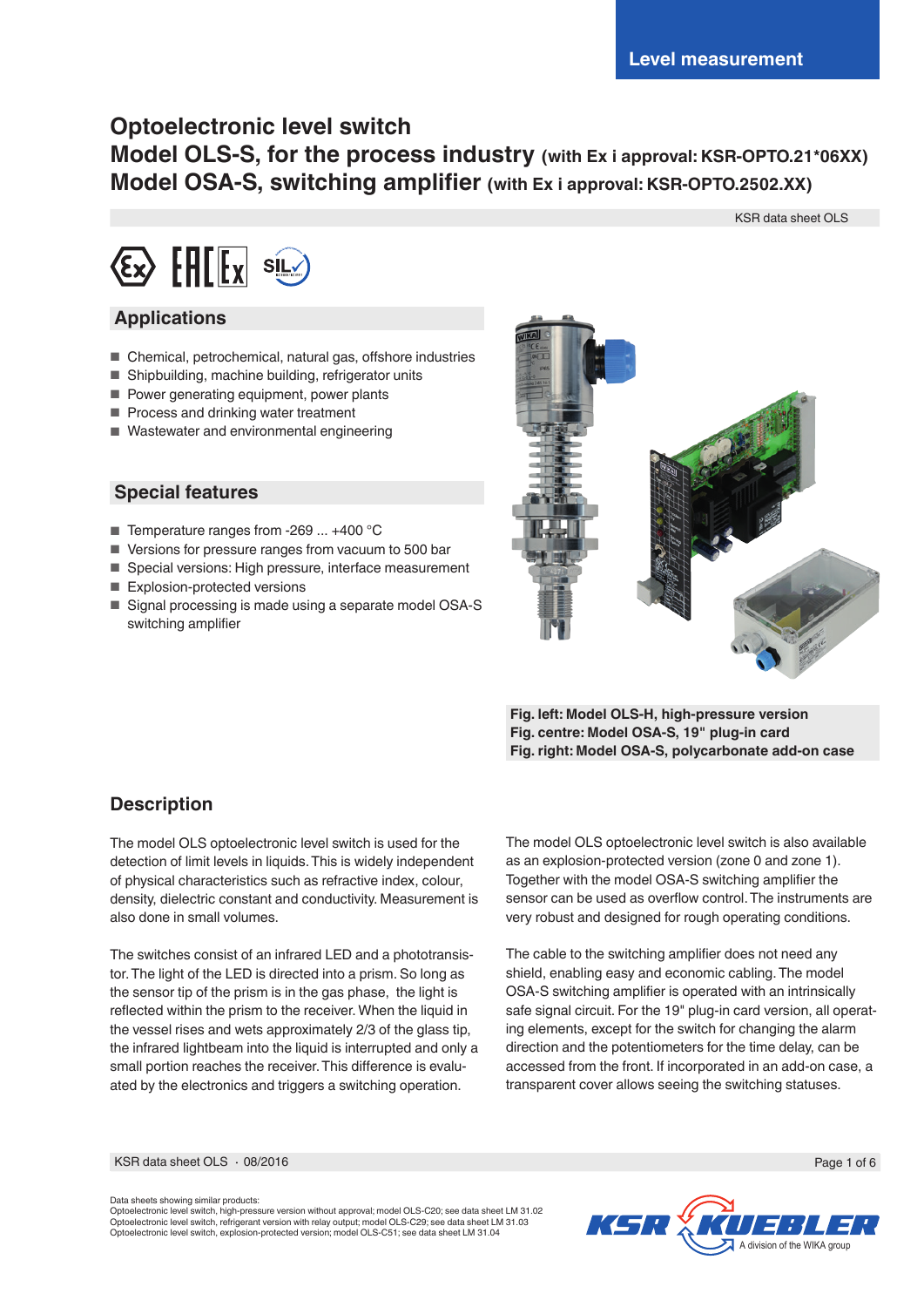# **Model overview**

| Model                   | Ex i approval |                          | <b>Description</b>                   | Max. pressure in bar       |                            | Medium                  | <b>Ambient</b>         |
|-------------------------|---------------|--------------------------|--------------------------------------|----------------------------|----------------------------|-------------------------|------------------------|
|                         | without with  |                          |                                      | <b>Standard</b><br>version | High pres-<br>sure version | temperature<br>l in °C⊹ | temperature<br>∣ in °C |
| <b>OLS</b>              | X             | $\overline{\phantom{a}}$ | Optoelectronic level<br>switch       | 250 bar                    | 500 bar                    | $-269+400 °C$           | $-65+95$ °C            |
| <b>KSR-OPTO.21*06XX</b> |               | X                        |                                      |                            |                            |                         |                        |
| <b>OSA-S</b>            | X             | $\overline{\phantom{a}}$ | Switching amplifier                  |                            |                            |                         | $-40+60$ °C            |
| <b>KSR-OPTO.2502.XX</b> |               | X                        | for pptoelectronic<br>level switches |                            |                            |                         |                        |

# **Approvals**

| Logo                                                             | <b>Description</b>                                                                                                                                                                                                                                                                                | Land                           |
|------------------------------------------------------------------|---------------------------------------------------------------------------------------------------------------------------------------------------------------------------------------------------------------------------------------------------------------------------------------------------|--------------------------------|
| $c\epsilon$<br>$\langle \overline{\epsilon_{\mathsf{x}}}\rangle$ | <b>EC declaration of conformity</b><br>$\blacksquare$ EMC directive<br>Low voltage directive<br>■ ATEX directive (option)<br>Model: KSR-OPTO.21*06XX: Zone 0/1, gas II 1/2 G Ex ib IIC T5, T6 ZELM 06 ATEX 0299<br>Model: KSR-OPTO.2502.XX: Zone 0/1, gas II (2) G [Ex ib] IIC, ZELM 06 ATEX 0300 | European community             |
| <b>EHLEx</b>                                                     | <b>EAC</b><br>Electromagnetic compatibility<br>Low Voltage Directive<br>Hazardous areas                                                                                                                                                                                                           | Eurasian economic<br>community |
| <b>SILV</b>                                                      | SIL <sub>2</sub><br>Functional safety (SIL rating per IEC 61508)<br>SIL 1 in a combination of both instruments                                                                                                                                                                                    | International                  |

# **Optoelectronic level switch, standard version, model OLS-S, (with Ex i approval: KSR-OPTO.21\*06XX)**



| <b>Specifications</b>      |                                                                                  |
|----------------------------|----------------------------------------------------------------------------------|
| <b>Switch point ML</b>     | Standard: 25 mm, with extension 50<br>960 mm                                     |
| <b>Insertion length EL</b> | Standard: 29 mm ( $ML + 4$ mm)                                                   |
| <b>Medium temperature</b>  | $-65+250$ °C                                                                     |
| <b>Ambient temperature</b> | $-65+95$ °C                                                                      |
| <b>Pressure range</b>      | $0250$ bar                                                                       |
| <b>Measurement type</b>    | Level measurement with glass tip<br>shape V, option: Interface layer             |
| <b>Glass protection</b>    | Guard finger                                                                     |
| <b>Process connection</b>  | G 1/2 A, 1/2 NPT, option: Flange                                                 |
| <b>Material</b>            | Stainless steel 1.4571<br>Option: Hastelloy, other materials on request          |
| Light guide                | Clad core glass<br>Option: quartz (ML: max. 200 mm)<br>sapphire (ML: max. 60 mm) |
| <b>Mounting position</b>   | As required                                                                      |
| <b>Measuring accuracy</b>  | $\pm 0.5$ mm                                                                     |
| <b>Repeat accuracy</b>     | $±0.1$ mm                                                                        |
| <b>Light source</b>        | IR light 930 nm                                                                  |
| <b>Ambient light</b>       | Max. 100 Lux                                                                     |
| Cable gland                | M20 x 1.5; Ex: blue                                                              |
| <b>Terminal connection</b> | $3 \times 2.5$ mm <sup>2</sup>                                                   |
| Ingress protection         | IP65 per EN/IEC 60529                                                            |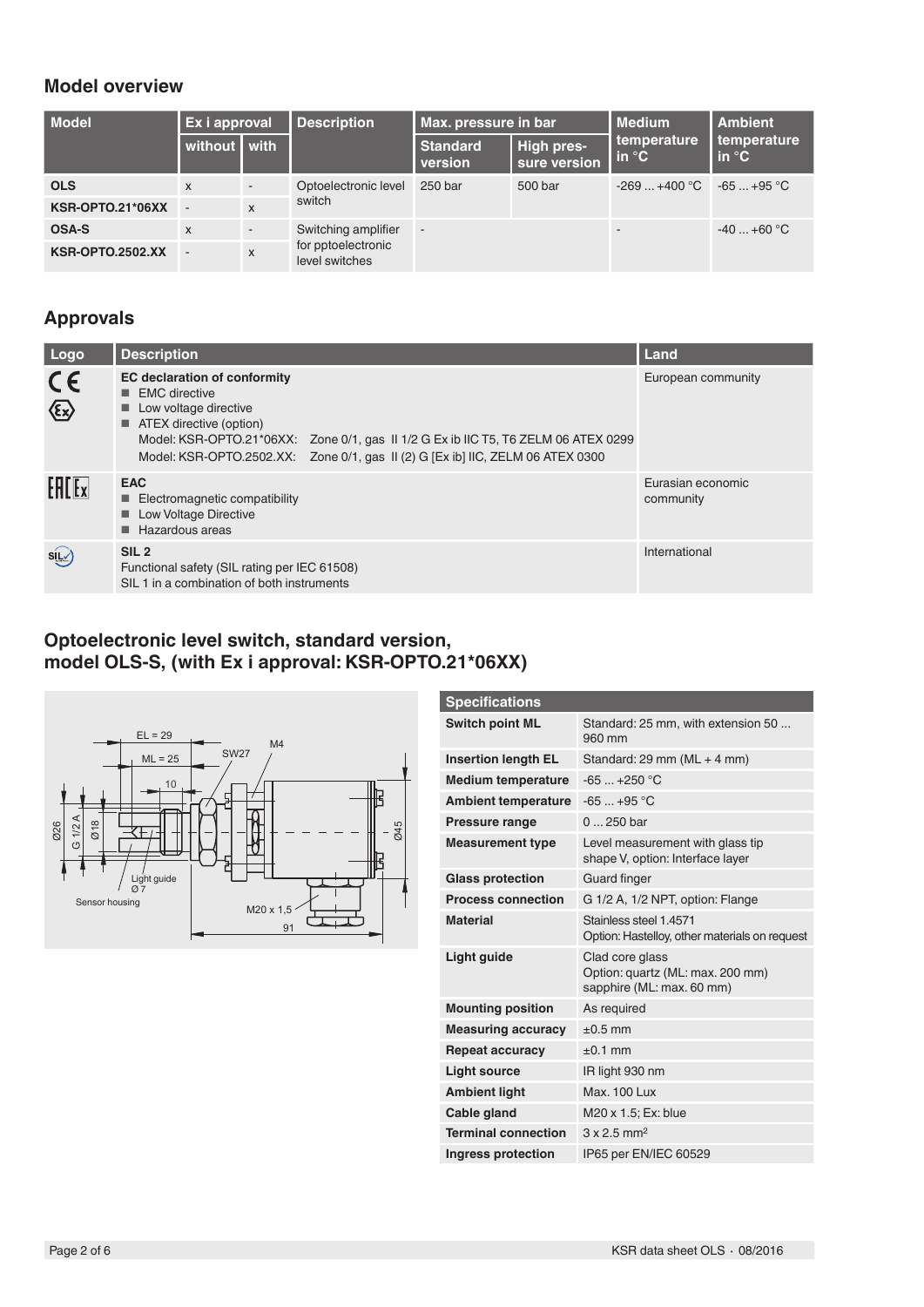#### 11: KS **Optoelectronic level switch, high-pressure version, model OLS-H, (with Ex i approval: KSR-OPTO.21\*06XX)**



| $EL = 42$<br>M <sub>6</sub><br><b>SW27</b><br>Rivet for cover<br>$ML = 35$                                                                                  |  |
|-------------------------------------------------------------------------------------------------------------------------------------------------------------|--|
| captivity<br>20<br>₹<br>$G$ 1/2 A<br>018<br>026<br>Ø45<br>Light guide Ø 7<br>050<br>Sensor housing<br>M20 x 1,5<br>$M20 \times 1,5$<br>95                   |  |
| <b>Specifications</b>                                                                                                                                       |  |
| <b>Switch point ML</b><br>Standard: 35 mm, with extension 60  960 mm                                                                                        |  |
| <b>Insertion length EL</b><br>Standard: 42 mm (ML + 7 mm)                                                                                                   |  |
| <b>Medium temperature</b><br>$-65+250$ °C                                                                                                                   |  |
| $-65+95$ °C<br><b>Ambient temperature</b>                                                                                                                   |  |
| $0500$ bar<br>Pressure range                                                                                                                                |  |
| Level measurement with glass tip shape V, option: Interface layer<br><b>Measurement type</b>                                                                |  |
| <b>Guard finger</b><br><b>Glass protection</b>                                                                                                              |  |
| G 1/2 A, 1/2 NPT, option: Flange<br><b>Process connection</b><br><b>Material</b><br>Stainless steel 1.4571<br>Option: Hastelloy, other materials on request |  |
| <b>Light guide</b><br>Clad core glass<br>Option: quartz (ML: max. 200 mm)<br>sapphire (ML: max. 60 mm)                                                      |  |
| <b>Mounting position</b><br>As required                                                                                                                     |  |
| <b>Measuring accuracy</b><br>$±0.5$ mm                                                                                                                      |  |
| Repeat accuracy<br>$±0.1$ mm                                                                                                                                |  |
| <b>Light source</b><br>IR light 930 nm                                                                                                                      |  |
| <b>Max. 100 Lux</b><br><b>Ambient light</b>                                                                                                                 |  |
| Cable gland<br>M20 x 1.5; Ex: blue                                                                                                                          |  |
| <b>Terminal connection</b><br>$3 \times 2.5$ mm <sup>2</sup>                                                                                                |  |
| IP65 per EN/IEC 60529<br>Ingress protection                                                                                                                 |  |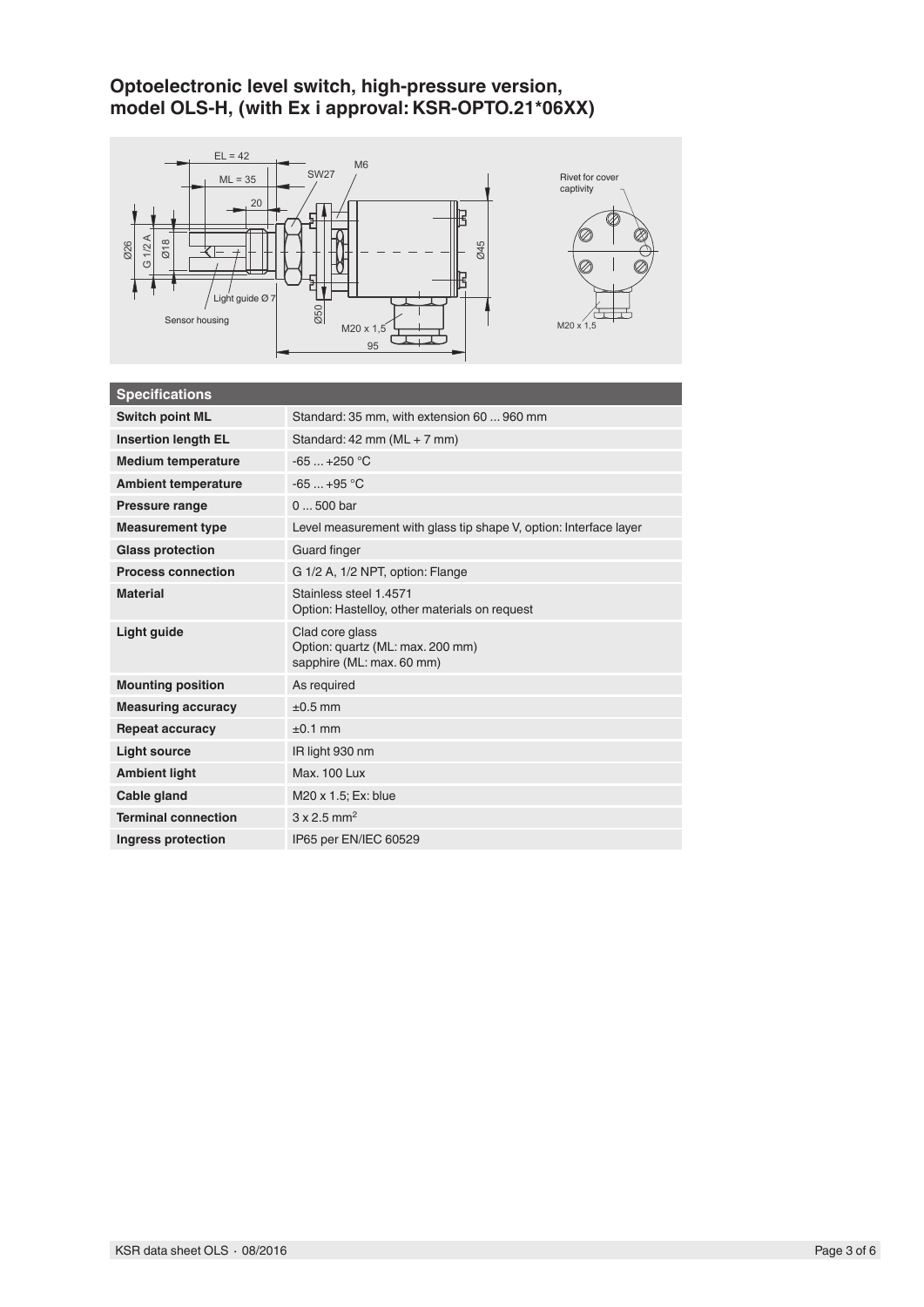# **Options for models OLS-S and OLS-H**

## **Cooling fin for high- and low-temperature version**



Ambient temperature  $-65...+95$  °C

### **Flanged version**



\*) if wall or pipe wall is electropolished, then > 20

| <b>Process connection</b> | I Nominal width | <b>Pressure rating</b> | Sealing face    |
|---------------------------|-----------------|------------------------|-----------------|
| <b>Flange EN 1092-1</b>   | DN 20  DN 50    | PN 16  PN 400          | B1, B2, C, D, E |
| <b>Flange DIN</b>         | DN 20  DN 50    | PN 16  PN 400          | C. F. N         |
| <b>Flange ANSI</b>        | $1/2$ " $2$ "   | Class 150  Class 2500  | RF, RTJ, FF     |

### **Version with sieve**

Protection from gas bubble formation at the glass tip



#### **Version for interface layer** Open glass tip, shape U



#### **Electrical connection diagram**

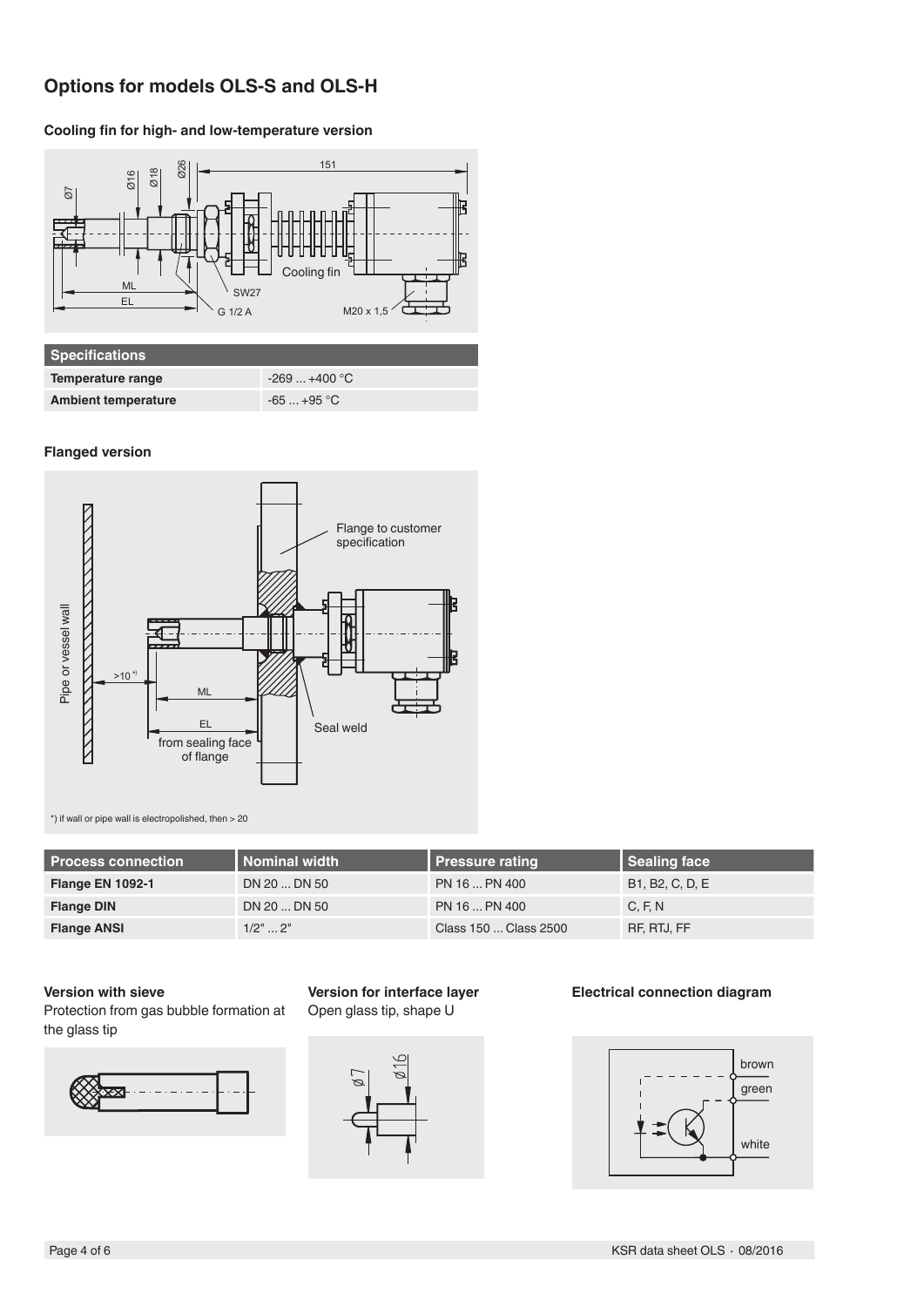## **Switching amplifier model OSA-S, (with Ex i approval: KSR-OPTO.2502.XX) For optoelectronic level switch models OLS-S and OLS-H**



#### **Version 19" plug-in card Version in polycarbonate add-on case**



| <b>Specifications</b>                   |                                                                                                                       |
|-----------------------------------------|-----------------------------------------------------------------------------------------------------------------------|
| <b>Ambient temperature</b>              | $-25+60 °C$                                                                                                           |
| Power supply                            | AC 230 V, AC 15/120 V, AC 24 V, DC 24 V                                                                               |
| <b>Power consumption</b>                | 2.8 VA, 3 W                                                                                                           |
| <b>Outputs</b>                          | Signal relay, change-over contact, 250 V,<br>3 A. 100 VA<br>Failure relay, change-over contact, 250 V,<br>3 A, 100 VA |
| Cable gland                             |                                                                                                                       |
| <b>Max.</b> connection<br>cross-section | $2.5$ mm <sup>2</sup>                                                                                                 |
| Max. cable length                       | 175  600 m (with 0.5  1.5 mm <sup>2</sup> )                                                                           |
| <b>Ingress protection</b>               | IP20 per EN/IEC 60529                                                                                                 |

| <b>Specifications</b>                   |                                                                                                                       |
|-----------------------------------------|-----------------------------------------------------------------------------------------------------------------------|
| <b>Ambient temperature</b>              | $-40+40$ °C                                                                                                           |
| <b>Power supply</b>                     | AC 230 V, AC 15/120 V, AC 24 V, DC 24 V                                                                               |
| <b>Power consumption</b>                | 2.8 VA. 3 W                                                                                                           |
| <b>Outputs</b>                          | Signal relay, change-over contact, 250 V,<br>3 A, 100 VA<br>Failure relay, change-over contact, 250 V,<br>3 A, 100 VA |
| Cable gland                             | M <sub>16</sub> x 1.5 / M <sub>20</sub> x 1.5 Ex: blue                                                                |
| <b>Max.</b> connection<br>cross-section | $2.5$ mm <sup>2</sup>                                                                                                 |
| Max. cable length                       | 175  600 m (with 0.5  1.5 mm <sup>2</sup> )                                                                           |
| Ingress protection                      | IP65 per EN/IEC 60529                                                                                                 |

#### **Application information**

- 32-pin connector per DIN 41612, form F
- Operating elements accessible from the front Exceptions:
	- Switch for changing the alarm direction
	- Potentiometers for time delay

#### **General data**

| <b>Functions</b> | Alarm direction selectable               |
|------------------|------------------------------------------|
|                  | ■ On-delay and drop-out delay for signal |
|                  | relay settable up to approx. 8 s         |
| Monitoring       | ■ Wire break signal circuit              |
|                  | ■ Short-circuit signal circuit           |
|                  | Internal power supply, fail-safe         |
|                  |                                          |

# **Design data**

| <b>Dealyn</b> adid                         |               |
|--------------------------------------------|---------------|
| Max. external inductance L <sub>max</sub>  | $0.5$ mH      |
| Max. external capacitance $C_{\text{max}}$ | $3 \mu F$     |
| $U_0$                                      | $\leq 9.6$ V  |
| I <sub>0</sub>                             | $\leq$ 149 mA |
| $P_0$                                      | $\leq 1.0 W$  |
|                                            |               |

#### **Application information**

- Transparent cover, good readability of the LED displays for dry/wetted/fault
- Ingress protection IP65 per EN/IEC 60529, field use possible